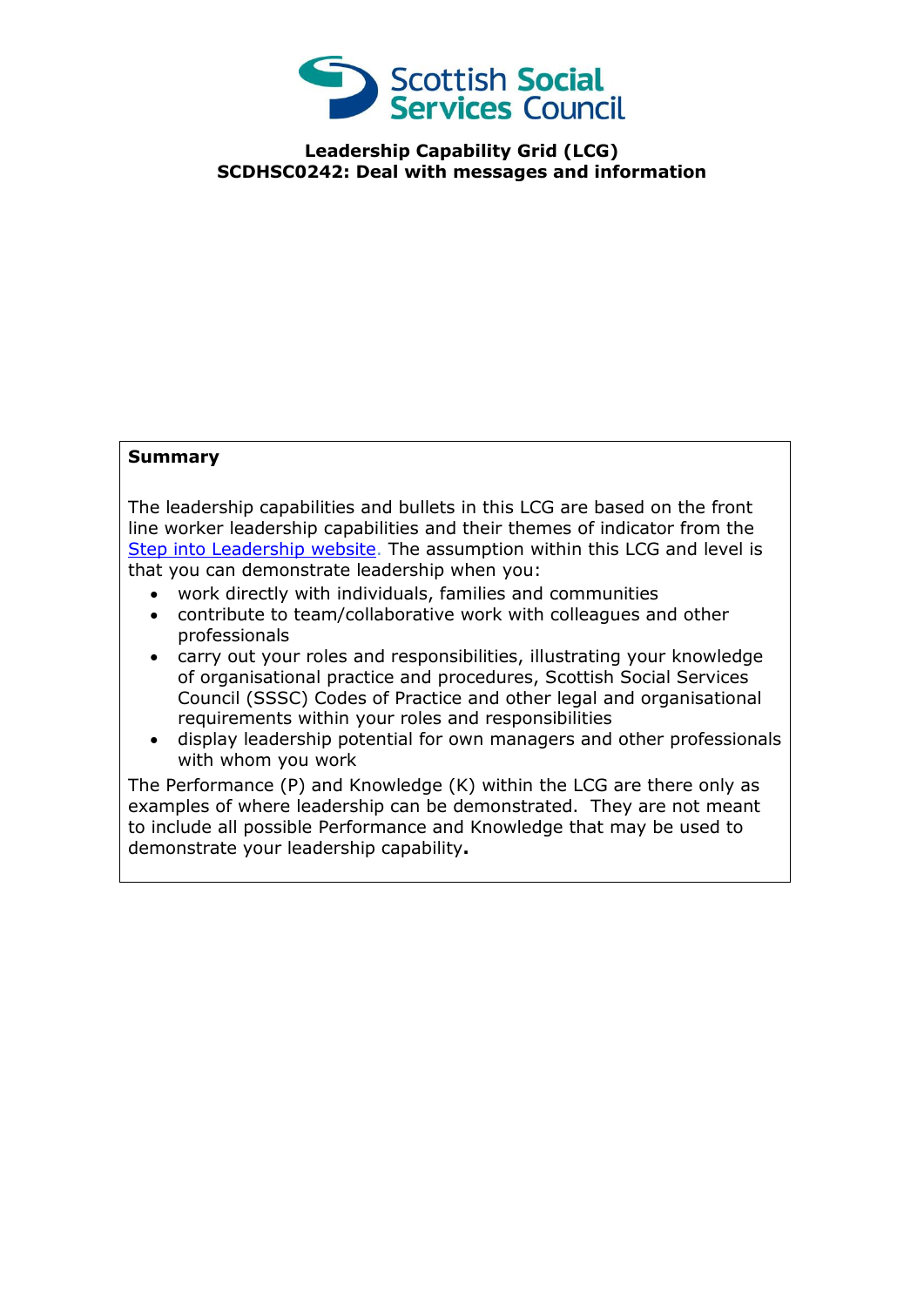

## **Leadership Capability Grid (LCG) SCDHSC0242: Deal with messages and information**

| Leadership<br>capabilities         | When dealing with messages and information you can<br>demonstrate leadership capabilities by:                                                                                                                                                                                                                                                                                                                                                                                                                                                                                                                                                                                                                                                                                                                                                                                                                                                                                                                                                                                                                                                                                        |
|------------------------------------|--------------------------------------------------------------------------------------------------------------------------------------------------------------------------------------------------------------------------------------------------------------------------------------------------------------------------------------------------------------------------------------------------------------------------------------------------------------------------------------------------------------------------------------------------------------------------------------------------------------------------------------------------------------------------------------------------------------------------------------------------------------------------------------------------------------------------------------------------------------------------------------------------------------------------------------------------------------------------------------------------------------------------------------------------------------------------------------------------------------------------------------------------------------------------------------|
| <b>Vision</b>                      | Providing a vision for individuals, families, communities, colleagues and<br>your organisation when you:<br>• See how best to make a difference when actively preparing,<br>undertaking and reviewing activities, supporting individuals (P3, 4, 6,<br>8, 10, 11, 20, 22; K1-7, 14, 15), accessing and using related<br>information $(P1, 2)$ , using observation and feedback $(P9, 10)$ ,<br>seeking advice (P19)<br>• Communicate and promote ownership of the vision when working<br>with individual (P3, 4, 6, 8, 10, 11, 20, 22; K1-5, 14, 15), working<br>with others ( $P17-20$ ; K10, 11) and recording and reporting ( $P13$ , 16)<br>• Promote social service values when working with individuals ( $P_3$ , 4,<br>6, 8, 10, 11, 20, 22; K 1-7, 14, 15), observing and evaluating (P7,<br>9,12), working with others ( $P17-20$ ; K10, 11) and when recording<br>and reporting $(P13, 16)$<br>• See the bigger picture when demonstrating knowledge and practice of<br>organisational, local and national policies and procedures (K1-7, 14,<br>15) reviewing and evaluating activities (P8-12) and identifying and<br>implementing change to activities (P17, 18, 20-22) |
| Self-<br>leadership                | Displaying self leadership when you:<br>• Demonstrate and adapt leadership when supporting individuals<br>prepare for and undertake the activities ( $P3-6$ ; K1-7), reviewing<br>activities ( $P8-12$ , 15, 17) and overcoming barriers ( $P18$ , 19)<br>• Improve own leadership by seeking advice (P19)<br>• Take intelligent risks when supporting individuals to prepare for $(P3,$<br>4; K1-7, 14, 15) and carry out the activity (P5, 6; K8, 9) and when<br>reviewing the effectiveness including changes needed (P8-12, 15, 17,<br>$20 - 22$<br>• Demonstrate and promote resilience when adapting practice and<br>overcoming barriers (P8-12; 15, 17-22; K1-5, 10-12)<br>• Challenge discrimination and oppression $(K 1-5)$                                                                                                                                                                                                                                                                                                                                                                                                                                                |
| <b>Motivating</b><br>and inspiring | Motivating and inspiring others when you:<br>Inspire people by personal example $(P3, 4, 8, 10, 11, 17-20, 22; K1$ -<br>5, 8, 14, 15)<br>• Recognise and value the contribution of others (P3, 4, 6, 8, 10, 11,<br>17; $K10, 11$<br>• Support the creation of a learning and performance culture with<br>individuals and others (P8-12, 17-20; $K1-7$ )                                                                                                                                                                                                                                                                                                                                                                                                                                                                                                                                                                                                                                                                                                                                                                                                                              |
| <b>Empowering</b>                  | Empowering people when you:<br>• Enable leadership at all levels (P3, 4, 8-12, 15, 17, 18, 20-22; K8-9;<br>$16-20)$<br>• Support the creation of a knowledge and management culture by<br>seeking and providing information to enable understanding (P4, 8-12,<br>17-19; K16-20, 23; 39)<br>• Promote professional autonomy (P5, 6, 8, 10-12, 15; K16-20, 23-25)                                                                                                                                                                                                                                                                                                                                                                                                                                                                                                                                                                                                                                                                                                                                                                                                                     |